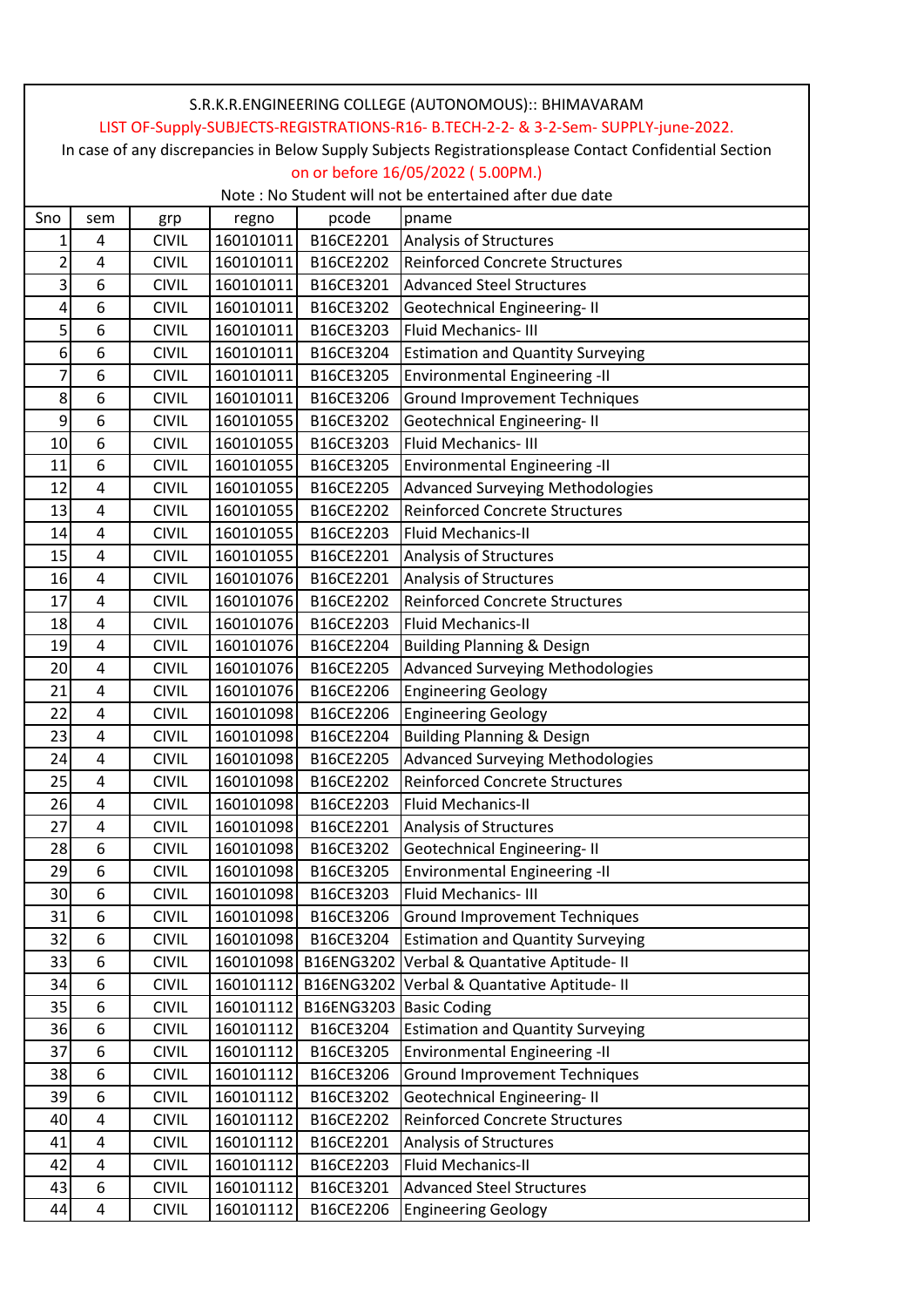| S.R.K.R.ENGINEERING COLLEGE (AUTONOMOUS):: BHIMAVARAM                                                  |                |              |           |           |                                                   |  |  |  |  |
|--------------------------------------------------------------------------------------------------------|----------------|--------------|-----------|-----------|---------------------------------------------------|--|--|--|--|
| LIST OF-Supply-SUBJECTS-REGISTRATIONS-R16- B.TECH-2-2- & 3-2-Sem- SUPPLY-june-2022.                    |                |              |           |           |                                                   |  |  |  |  |
| In case of any discrepancies in Below Supply Subjects Registrationsplease Contact Confidential Section |                |              |           |           |                                                   |  |  |  |  |
| on or before 16/05/2022 (5.00PM.)                                                                      |                |              |           |           |                                                   |  |  |  |  |
| Note: No Student will not be entertained after due date                                                |                |              |           |           |                                                   |  |  |  |  |
| Sno                                                                                                    | sem            | grp          | regno     | pcode     | pname                                             |  |  |  |  |
| 45                                                                                                     | $\overline{4}$ | <b>CIVIL</b> | 160101112 | B16CE2205 | Advanced Surveying Methodologies                  |  |  |  |  |
| 46                                                                                                     | $\overline{4}$ | <b>CIVIL</b> | 160101128 | B16CE2201 | Analysis of Structures                            |  |  |  |  |
| 47                                                                                                     | 4              | <b>CIVIL</b> | 160101162 | B16CE2201 | Analysis of Structures                            |  |  |  |  |
| 48                                                                                                     | 6              | <b>CIVIL</b> | 160101162 | B16CE3203 | Fluid Mechanics-III                               |  |  |  |  |
| 49                                                                                                     | 6              | <b>CIVIL</b> | 160101195 | B16CE3204 | <b>Estimation and Quantity Surveying</b>          |  |  |  |  |
| 50                                                                                                     | 6              | <b>CIVIL</b> | 160101195 | B16CE3202 | <b>Geotechnical Engineering-II</b>                |  |  |  |  |
| 51                                                                                                     | $\overline{4}$ | <b>CIVIL</b> | 160101200 | B16CE2201 | Analysis of Structures                            |  |  |  |  |
| 52                                                                                                     | 6              | <b>CSE</b>   | 160102259 | B16CS3203 | Design and Analysis of Algorithms                 |  |  |  |  |
| 53                                                                                                     | 6              | ECE          | 160103032 | B16EC3206 | <b>Digital Signal Processing</b>                  |  |  |  |  |
| 54                                                                                                     | 6              | ECE          | 160103116 | B16EC3206 | <b>Digital Signal Processing</b>                  |  |  |  |  |
| 55                                                                                                     | 6              | ECE          | 160103116 | B16EC3201 | Microwave Engineering                             |  |  |  |  |
| 56                                                                                                     | $\overline{4}$ | ECE          | 160103116 | B16EC2202 | Electromagnetic Field theory & Transmission Lines |  |  |  |  |
| 57                                                                                                     | 4              | ECE          | 160103116 | B16EC2205 | Signals & Systems                                 |  |  |  |  |
| 58                                                                                                     | 6              | ECE          | 160103116 | B16EC3207 | <b>Embedded Systems &amp; Micro Controllers</b>   |  |  |  |  |
| 59                                                                                                     | 6              | ECE          | 160103116 | B16EC3205 | <b>Information Theory &amp; Coding</b>            |  |  |  |  |
| 60                                                                                                     | 4              | ECE          | 160103124 | B16EC2203 | <b>Pulse and Digital Circuits</b>                 |  |  |  |  |
| 61                                                                                                     | $\overline{4}$ | ECE          | 160103124 | B16EC2204 | <b>Analog Communications</b>                      |  |  |  |  |
| 62                                                                                                     | $\overline{4}$ | ECE          | 160103124 | B16EC2202 | Electromagnetic Field theory & Transmission Lines |  |  |  |  |
| 63                                                                                                     | 4              | ECE          | 160103158 | B16EC2202 | Electromagnetic Field theory & Transmission Lines |  |  |  |  |
| 64                                                                                                     | 6              | ECE          | 160103158 | B16EC3207 | <b>Embedded Systems &amp; Micro Controllers</b>   |  |  |  |  |
| 65                                                                                                     | 6              | ECE          | 160103158 | B16EC3201 | Microwave Engineering                             |  |  |  |  |
| 66                                                                                                     | 6              | ECE          | 160103159 | B16EC3203 | <b>Digital Communication</b>                      |  |  |  |  |
| 67                                                                                                     | 6              | ECE          | 160103159 | B16EC3201 | Microwave Engineering                             |  |  |  |  |
| 68                                                                                                     | 6              | ECE          | 160103159 | B16EC3206 | <b>Digital Signal Processing</b>                  |  |  |  |  |
| 69                                                                                                     | 6              | ECE          | 160103159 | B16EC3205 | Information Theory & Coding                       |  |  |  |  |
| 70                                                                                                     | 4              | ECE          | 160103159 | B16EC2203 | <b>Pulse and Digital Circuits</b>                 |  |  |  |  |
| 71                                                                                                     | 4              | ECE          | 160103159 | B16EC2202 | Electromagnetic Field theory & Transmission Lines |  |  |  |  |
| 72                                                                                                     | $\overline{4}$ | ECE          | 160103159 | B16EC2204 | <b>Analog Communications</b>                      |  |  |  |  |
| 73                                                                                                     | $\overline{4}$ | ECE          | 160103159 | B16EC2205 | Signals & Systems                                 |  |  |  |  |
| 74                                                                                                     | 6              | ECE          | 160103159 | B16EC3207 | <b>Embedded Systems &amp; Micro Controllers</b>   |  |  |  |  |
| 75                                                                                                     | 6              | ECE          | 160103161 | B16EC3206 | <b>Digital Signal Processing</b>                  |  |  |  |  |
| 76                                                                                                     | 4              | ECE          | 160103204 | B16EC2202 | Electromagnetic Field theory & Transmission Lines |  |  |  |  |
| 77                                                                                                     | $\sqrt{4}$     | ECE          | 160103258 | B16EC2205 | Signals & Systems                                 |  |  |  |  |
| 78                                                                                                     | 6              | ECE          | 160103258 | B16EC3205 | <b>Information Theory &amp; Coding</b>            |  |  |  |  |
| 79                                                                                                     | 6              | ECE          | 160103258 | B16EC3206 | <b>Digital Signal Processing</b>                  |  |  |  |  |
| 80                                                                                                     | $\overline{4}$ | ECE          | 160103285 | B16EC2202 | Electromagnetic Field theory & Transmission Lines |  |  |  |  |
| 81                                                                                                     | $\sqrt{4}$     | <b>EEE</b>   | 160104099 | B16EC2206 | <b>Analog Electronics Circuits</b>                |  |  |  |  |
| 82                                                                                                     | $\overline{4}$ | <b>EEE</b>   | 160104099 | B16EE2201 | <b>Electrical Machines-1</b>                      |  |  |  |  |
| 83                                                                                                     | $\pmb{4}$      | EEE          | 160104099 | B16EE2202 | Signals & Systems                                 |  |  |  |  |
| 84                                                                                                     | 6              | <b>EEE</b>   | 160104099 | B16EE3201 | <b>Advanced Control Systems</b>                   |  |  |  |  |
| 85                                                                                                     | 6              | EEE          | 160104099 | B16EE3203 | Power System Protection                           |  |  |  |  |
| 86                                                                                                     | 6              | EEE          | 160104099 | B16EE3204 | Microprocessor & Microcontroller                  |  |  |  |  |
| 87                                                                                                     | 6              | <b>EEE</b>   | 160104114 | B16EE3204 | Microprocessor & Microcontroller                  |  |  |  |  |
| 88                                                                                                     | 6              | EEE          | 160104114 | B16EE3201 | <b>Advanced Control Systems</b>                   |  |  |  |  |
|                                                                                                        |                |              |           |           |                                                   |  |  |  |  |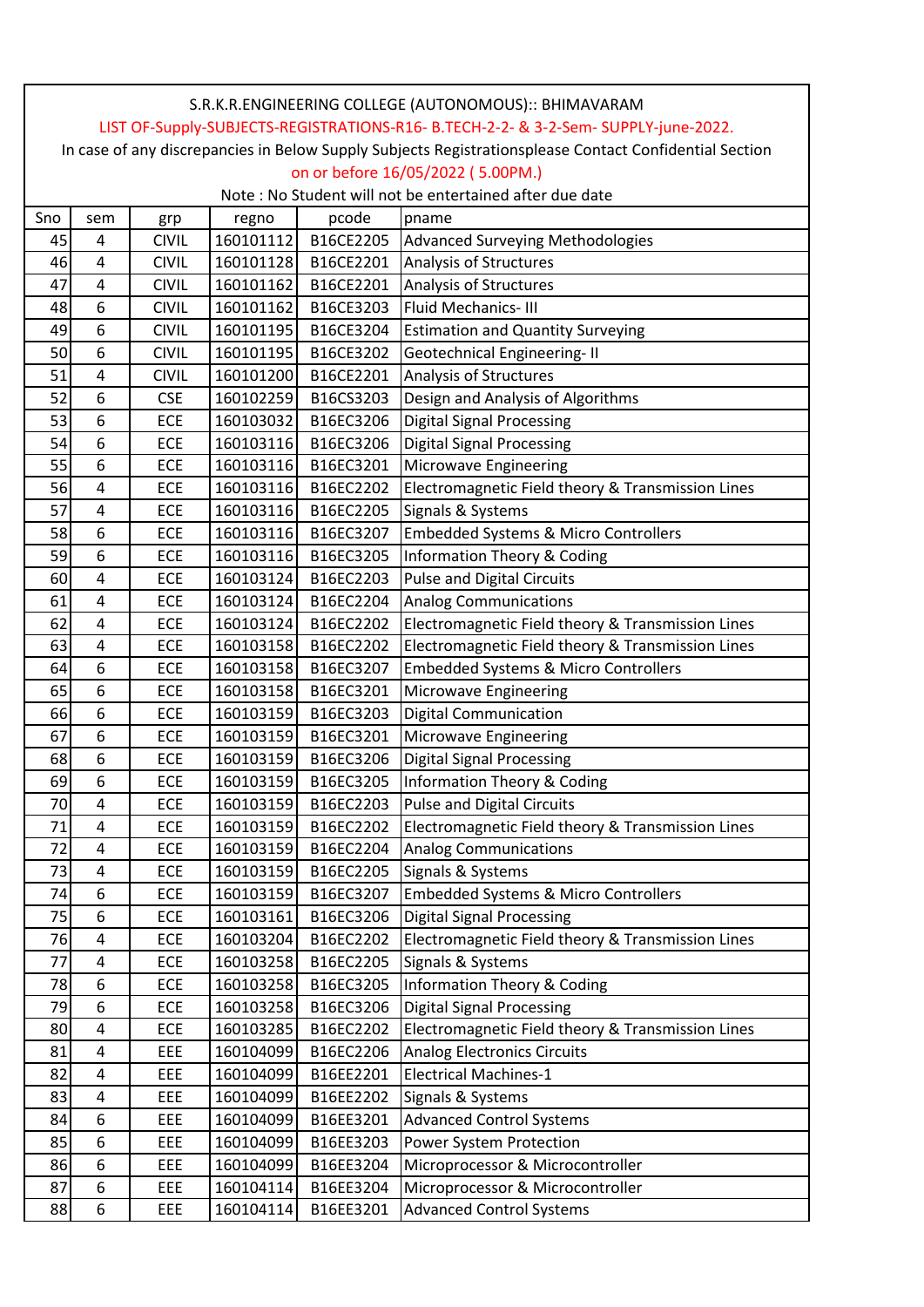|                                                                                                        | S.R.K.R.ENGINEERING COLLEGE (AUTONOMOUS):: BHIMAVARAM |                        |           |           |                                                       |  |  |  |  |
|--------------------------------------------------------------------------------------------------------|-------------------------------------------------------|------------------------|-----------|-----------|-------------------------------------------------------|--|--|--|--|
| LIST OF-Supply-SUBJECTS-REGISTRATIONS-R16- B.TECH-2-2- & 3-2-Sem- SUPPLY-june-2022.                    |                                                       |                        |           |           |                                                       |  |  |  |  |
| In case of any discrepancies in Below Supply Subjects Registrationsplease Contact Confidential Section |                                                       |                        |           |           |                                                       |  |  |  |  |
| on or before 16/05/2022 (5.00PM.)                                                                      |                                                       |                        |           |           |                                                       |  |  |  |  |
| Note: No Student will not be entertained after due date                                                |                                                       |                        |           |           |                                                       |  |  |  |  |
| Sno                                                                                                    | sem                                                   | grp                    | regno     | pcode     | pname                                                 |  |  |  |  |
| 89                                                                                                     | 6                                                     | EEE                    | 160104114 | B16EE3202 | <b>Power Electronics</b>                              |  |  |  |  |
| 90                                                                                                     | 4                                                     | EEE                    | 160104114 | B16EE2202 | Signals & Systems                                     |  |  |  |  |
| 91                                                                                                     | 6                                                     | EEE                    | 160104138 | B16EE3203 | Power System Protection                               |  |  |  |  |
| 92                                                                                                     | 6                                                     | EEE                    | 160104223 | B16EE3203 | Power System Protection                               |  |  |  |  |
| 93                                                                                                     | $\overline{4}$                                        | EEE                    | 160104223 | B16EE2202 | Signals & Systems                                     |  |  |  |  |
| 94                                                                                                     | $\overline{\mathbf{4}}$                               | EEE                    | 160104223 | B16EE2201 | <b>Electrical Machines-1</b>                          |  |  |  |  |
| 95                                                                                                     | 6                                                     | EEE                    | 160104223 | B16EE3205 | <b>Electrical Machines-II Lab</b>                     |  |  |  |  |
| 96                                                                                                     | 6                                                     | EEE                    | 160104223 | B16EE3204 | Microprocessor & Microcontroller                      |  |  |  |  |
| 97                                                                                                     | 4                                                     | EEE                    | 160104223 | B16EC2206 | <b>Analog Electronics Circuits</b>                    |  |  |  |  |
| 98                                                                                                     | $\overline{4}$                                        | IT                     | 160105028 | B16IT2203 | Microprocessors                                       |  |  |  |  |
| 99                                                                                                     | 4                                                     | IT                     | 160105028 | B16IT2204 | <b>Data Communications</b>                            |  |  |  |  |
| 100                                                                                                    | $\overline{\mathbf{4}}$                               | IT                     | 160105028 | B16IT2205 | <b>Operations Research</b>                            |  |  |  |  |
| 101                                                                                                    | $\overline{\mathbf{4}}$                               | IT                     | 160105028 | B16IT2206 | Java Programming                                      |  |  |  |  |
| 102                                                                                                    | 6                                                     | IT                     | 160105028 | B16IT3201 | Data Ware Housing & Data Mining                       |  |  |  |  |
| 103                                                                                                    | 6                                                     | $\mathsf{I}\mathsf{T}$ | 160105028 | B16IT3202 | <b>Object Oriented Software Engineering</b>           |  |  |  |  |
| 104                                                                                                    | 6                                                     | IT                     | 160105028 | B16IT3203 | Design and Analysis of Algorithms                     |  |  |  |  |
| 105                                                                                                    | 6                                                     | IT                     | 160105028 | B16IT3205 | Cryptography And Network Security                     |  |  |  |  |
| 106                                                                                                    | 6                                                     | IT                     | 160105028 | B16IT3208 | <b>Computer Graphics</b>                              |  |  |  |  |
| 107                                                                                                    | 4                                                     | IT                     | 160105059 | B16IT2203 | Microprocessors                                       |  |  |  |  |
| 108                                                                                                    | 6                                                     | <b>MECH</b>            | 160106017 | B16ME3205 | <b>Dynamics of Machines</b>                           |  |  |  |  |
| 109                                                                                                    | 6                                                     | <b>MECH</b>            | 160106017 | B16ME3208 | Automobile Engineering                                |  |  |  |  |
| 110                                                                                                    | $\overline{4}$                                        | <b>MECH</b>            | 160106024 |           | B16ENG2201 Environmental Studies                      |  |  |  |  |
| 111                                                                                                    | 6                                                     | <b>MECH</b>            | 160106030 | B16ME3203 | Design of Machine Elements                            |  |  |  |  |
| 112                                                                                                    | $\overline{4}$                                        | <b>MECH</b>            | 160106044 | B16ME2201 | Advanced Strength of Materials                        |  |  |  |  |
| 113                                                                                                    | $\overline{4}$                                        | <b>MECH</b>            | 160106044 |           | B16ME2202 Thermal Engineering                         |  |  |  |  |
| 114                                                                                                    | 6                                                     | <b>MECH</b>            | 160106044 | B16ME3205 | <b>Dynamics of Machines</b>                           |  |  |  |  |
| 115                                                                                                    | $\overline{4}$                                        | <b>MECH</b>            | 160106077 | B16ME2202 | <b>Thermal Engineering</b>                            |  |  |  |  |
| 116                                                                                                    | 4                                                     | <b>MECH</b>            | 160106077 | B16ME2201 | <b>Advanced Strength of Materials</b>                 |  |  |  |  |
| 117                                                                                                    | 4                                                     | <b>MECH</b>            | 160106077 | B16ME2203 | <b>Metal Cutting &amp; Machine Tools</b>              |  |  |  |  |
| 118                                                                                                    | 4                                                     | <b>MECH</b>            | 160106077 | B16EE2204 | <b>Basic Electrical &amp; Electronics Engineering</b> |  |  |  |  |
| 119                                                                                                    | $\overline{4}$                                        | <b>MECH</b>            | 160106091 | B16ME2201 | <b>Advanced Strength of Materials</b>                 |  |  |  |  |
| 120                                                                                                    | $\overline{\mathbf{4}}$                               | <b>MECH</b>            | 160106091 | B16ME2202 | <b>Thermal Engineering</b>                            |  |  |  |  |
| 121                                                                                                    | 6                                                     | <b>MECH</b>            | 160106091 | B16ME3205 | <b>Dynamics of Machines</b>                           |  |  |  |  |
| 122                                                                                                    | 6                                                     | <b>MECH</b>            | 160106105 | B16ME3203 | Design of Machine Elements                            |  |  |  |  |
| 123                                                                                                    | 6                                                     | <b>MECH</b>            | 160106105 | B16ME3204 | Refrigeration and Air Conditioning                    |  |  |  |  |
| 124                                                                                                    | 6                                                     | <b>MECH</b>            | 160106156 | B16ME3201 | Industrial Engineering & Management                   |  |  |  |  |
| 125                                                                                                    | 6                                                     | <b>MECH</b>            | 160106156 | B16ME3202 | Fluid Machinery & Systems                             |  |  |  |  |
| 126                                                                                                    | 6                                                     | <b>MECH</b>            | 160106156 | B16ME3205 | <b>Dynamics of Machines</b>                           |  |  |  |  |
| 127                                                                                                    | $\overline{\mathbf{4}}$                               | <b>MECH</b>            | 160106182 | B16ME2202 | <b>Thermal Engineering</b>                            |  |  |  |  |
| 128                                                                                                    | 6                                                     | <b>MECH</b>            | 160106184 | B16ME3202 | Fluid Machinery & Systems                             |  |  |  |  |
| 129                                                                                                    | 6                                                     | <b>MECH</b>            | 160106184 | B16ME3204 | Refrigeration and Air Conditioning                    |  |  |  |  |
| 130                                                                                                    | 6                                                     | <b>MECH</b>            | 160106184 | B16ME3205 | <b>Dynamics of Machines</b>                           |  |  |  |  |
| 131                                                                                                    | 6                                                     | <b>MECH</b>            | 160106184 | B16ME3208 | Automobile Engineering                                |  |  |  |  |
| 132                                                                                                    | 4                                                     | <b>MECH</b>            | 160106282 | B16ME2201 | <b>Advanced Strength of Materials</b>                 |  |  |  |  |